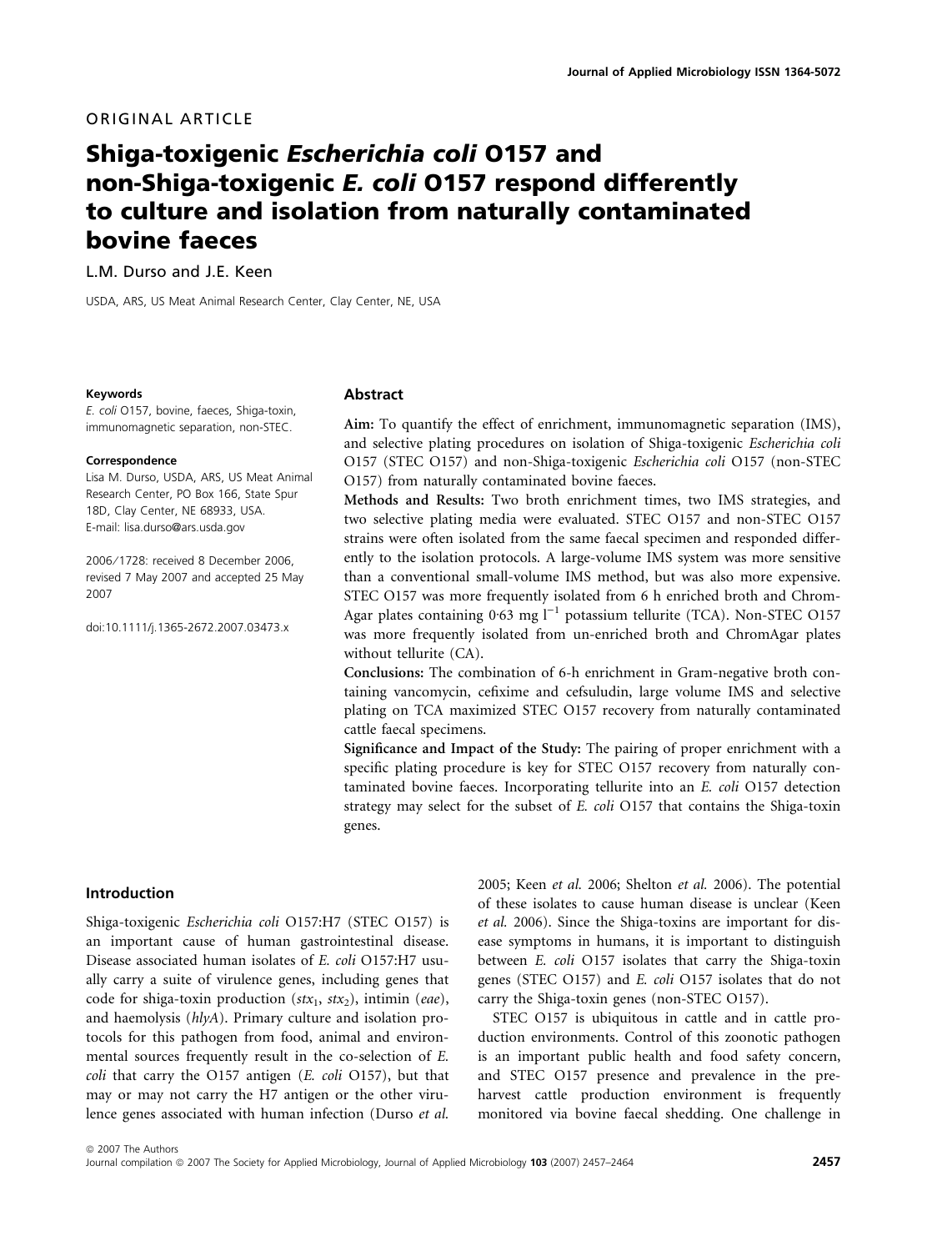isolating STEC O157 from faeces of naturally infected cattle is that this bacterium usually represents only a minor component of an animal's faecal microflora (Fegan et al. 2004; Pearce et al. 2004; LeJeune et al. 2006). Thus, immunomagnetic separation (IMS), with or without prior broth enrichment, is commonly used to concentrate STEC O157 and reduce the numerically dominant background flora. IMS has been shown to be effective for isolating E. coli O157 from complex sample matrices in laboratory-based experiments, including bovine faeces (LeJeune et al. 2006), soils (Hepburn et al. 2002), milk (Reinders et al. 2002) and ground beef (Wu et al. 2004; Arthur et al. 2005).

These laboratory insights are an important first step in evaluating and optimizing methods for the detection and isolation of STEC O157 from field sources. Spiking complex sample matrixes with laboratory-reared or marker E. coli O157 or STEC O157 strains, however, may fail to adequately reproduce the bacterial growth characteristics found in naturally contaminated samples (Arthur et al. 2005). Typically, laboratory-based method evaluations overestimate their actual performance in the field. To avoid these issues, we used faecal specimens from naturally infected cattle to compare the effects of IMS, enrichment time, and selective plating on recovery rates of STEC O157 and non-STEC O157. Our primary study motivation was to test the hypothesis that STEC O157 IMS recovery rates can be improved by exposing the immunomagnetic beads to larger sample volumes, in this case, a 100-fold increase in sample volume exposed to anti-E. coli O157 paramagnetic beads (Ogden et al. 2000; Pearce et al. 2004; Echeverry et al. 2005).

In the present study, we assessed the effect of the largevolume semi-automated IMS Pathatrix<sup>TM</sup> system compared to conventional small-volume manual  $DynaI^{TM}$ IMS system for STEC O157 and non-STEC O157 isolation from bovine faecal specimens originating from

feedlot pens known to contain naturally STEC O157 infected cattle. In addition, we quantified the contribution of selective broth enrichment prior to IMS and the use of potassium tellurite in the final selective chromgenic plating media.

## Materials and methods

#### Manual small-volume IMS

Bovine faecal broth enrichment and conventional manual small-volume IMS were performed as described previously (Durso et al. 2005; Keen et al. 2006). Briefly, 10 g of faeces was homogenized in 90 ml of Gram-negative (GN) broth containing vancomycin (8 mg  $l^{-1}$ ), cefixime  $(0.05 \text{ mg } l^{-1})$  and cefsulodin  $(10 \text{ mg } l^{-1})$  (VCC). A 1-ml aliquot of the enrichment broth was removed for the time 0 IMS, and the remaining enrichment was incubated for 6 h at 37-C. IMS was performed using a 1-ml aliquot of the enrichment broth and 20  $\mu$ l of Dynal anti-O157 immunomagnetic beads (Dynabeads; Invitrogen, Carlsbad, CA, USA). The 1-ml broth aliquot was shaker-incubated with the beads for 30 min at room temperature, the MPC was engaged for 5 min, samples were washed twice, and the washed beads were resuspended in 100  $\mu$ l of bead wash (Fig. 1).

#### Semi-automated large-volume IMS

Faecal samples were enriched as described above. After enrichment was complete and a 1-ml aliquot was removed for manual IMS, sterile phosphate buffered saline (PBS) buffer was added to the GN-broth enrichment to bring the final volume of the sample from 99 to 250 ml. The entire 250 ml volume was then loaded onto the Pathatrix IMS machine (Pathatrix<sup>TM</sup>; Matrix Micro-Science Inc; Golden, CO, USA). The disposable filtering



Figure 1 Experimental and immunomagnetic separation (IMS) design: (a) Each faecal specimen was cultured for Escherichia coli O157 under eight different conditions defined by enrichment time, IMS protocol and selective plate employed. (b) Conventional low volume Dynal IMS design: 1 ml aliquot of broth enrichment is exposed to 0·02 ml of magnetic beads. (c). Pathatrix IMS design: 250 ml of sample is exposed to 0·05 ml of magnetic beads.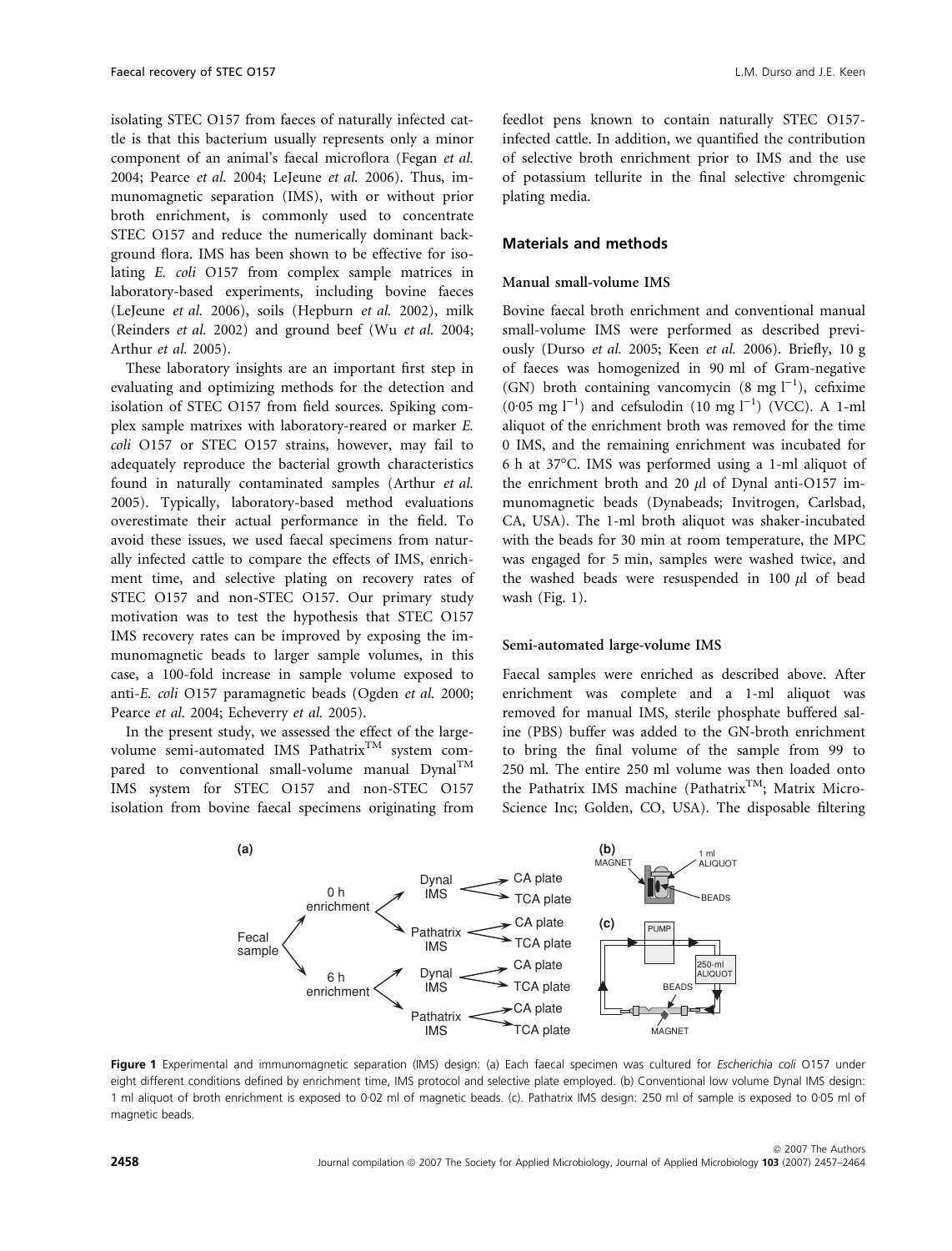apparatus was added and 50  $\mu$ l of Pathatrix anti-O157 immunomagnetic beads were loaded into the filtering apparatus. Each sample was incubated for 30 min, during which a peristaltic pump circulated the entire volume of the sample over the magnetic beads several times per minute. IMS beads were held in place with a filtering apparatus in the Pathatrix machine. Upon completion of the incubation step, the disposable filter apparatus was removed, beads were washed using a disposable wash kit, and then resuspended in 100  $\mu$ l of bead wash (Fig. 1).

#### Plating of samples

Suspensions of IMS bead-bacteria complexes from both the Dynal and Pathatrix systems were spread-plated onto selective chromogenic agar plates. The 100 ml IMS bead suspensions were dual plated (50  $\mu$ l each) onto Chrom-Agar<sup>™</sup> (CA) O157 plates (CHROMagar, Paris, France) and CA O157 plates containing 0.63 mg  $l^{-1}$  potassium tellurite (one quarter the manufacturers recommended amount) (TCA plates). All plates were incubated for 24 h at 37°C. Suspect STEC O157 colonies were picked and confirmed as described previously (Durso et al. 2005; Keen et al. 2006).

## Confirmation of STEC and non-STEC O157 sample status

Up to five suspect E. coli O157 colonies displaying a mauve-pink colour on CA or TCA plates were serologically confirmed as E. coli O157 or H7 by enzyme-linked immuno-sorbent assay (ELISA) using anti-E. coli O157 monoclonal antibodies, (Laegreid et al. 1999) followed by PCR assays for  $stx_1$ ,  $stx_2$  (shiga-toxin), eae (intimin), hly (haemolyisn),  $rfbE_{O157}$  (O157 O-antigen), and  $fliC_{H7}$  (H7 flagellum) genes on all viable isolates (Gannon et al. 1997; Paton and Paton 1998a). Isolates were classified as STEC O157 or non-STEC O157 based solely on O157 antigen status and presence or absence of Shiga-toxin genes. Isolates were classified as STEC O157 if they were positive by ELISA or PCR for the O157 antigen, and they contained at least one Shiga-toxin gene, regardless of their eae or hly status. Likewise, isolates were classified as non-STEC O157 if they were positive by ELISA or PCR for the O157 antigen, but were PCR negative for both  $stx_1$ and  $stx<sub>2</sub>$ , again regardless of their *eae* or *hly* PCR results.

## Comparison of IMS methods, enrichment time and plating media

Faecal specimens ( $n = 116$ ) were collected from two Nebraska beef cattle feedlots and analysed in parallel in each of eight treatment combinations (Fig. 1), for a total of 928 samples processed. The STEC O157 and non-STEC O157 status of each sample was tabulated separately. A faecal specimen or method-defined sample was considered STEC O157 positive if an isolate was recovered which was E. coli O157 antigen positive by ELISA,  $rfbE_{O157}$ -positive by PCR, and stx1 and/or stx2 positive by PCR. A faecal specimen or method-defined sample was considered non-STEC O157 positive if an isolate was recovered that was E. coli O157 antigen positive by ELISA,  $rfbE_{O157}$  positive by PCR and dual stx1 and stx2 negative by PCR.

#### Statistical analysis

Data were analysed by univariable and multivariable logistic regression for correlated data using SAS Proc Genmod (SAS, Cary, NC, USA). Statistical adjustment for correlated (clustered) data was used and necessary because of the split-sample nature of the experimental design (Fig. 1). For this analysis, a cluster was defined as the matrix of eight conditions (enrichment broth, IMS, and selective plating) applied to each of the 116 faecal specimens. Two dichotomous outcomes were modelled: isolation of STEC O157 (yes or no) and isolation of non-STEC O157 (yes or no). For logistic regression, odds ratios (OR) with 95% confidence intervals (CI) were generated as a measure of both magnitude and direction of association between an outcome (E. coli O157 isolation) and one or more potential explanatory variables. Explanatory variables with an OR  $>1.0$  had an increased outcome likelihood relative to the reference condition while those with an OR  $\leq$ 1.0 had a decreased outcome likelihood relative to the reference condition. The absolute diagnostic sensitivity was also calculated for specific enrichment, IMS, and selective plating method combinations. This was defined as the proportion of faecal samples positive for STEC O157 (or non-STEC O157) by a particular method divided by the number of 'true positive' faecal samples, where a 'true positive faecal' was one that was positive by any of the eight methods applied to a given sample.

### Results

The effects of IMS sample volume, enrichment time, and selective plating media were evaluated for the recovery of STEC O157 from naturally contaminated faecal samples (Fig 1). STEC O157 was isolated from 63 of 116 (54%) faecal specimens by at least one of the eight methods tested (Table 1). Non-STEC O157 was recovered from a different but overlapping subset of 63 of 116 (54%) faecal specimens by one or more of the eight methods evaluated (Fig. 2). Both STEC O157 and non-STEC O157 were isolated from 32 (28%) faecal specimens. Each faecal sample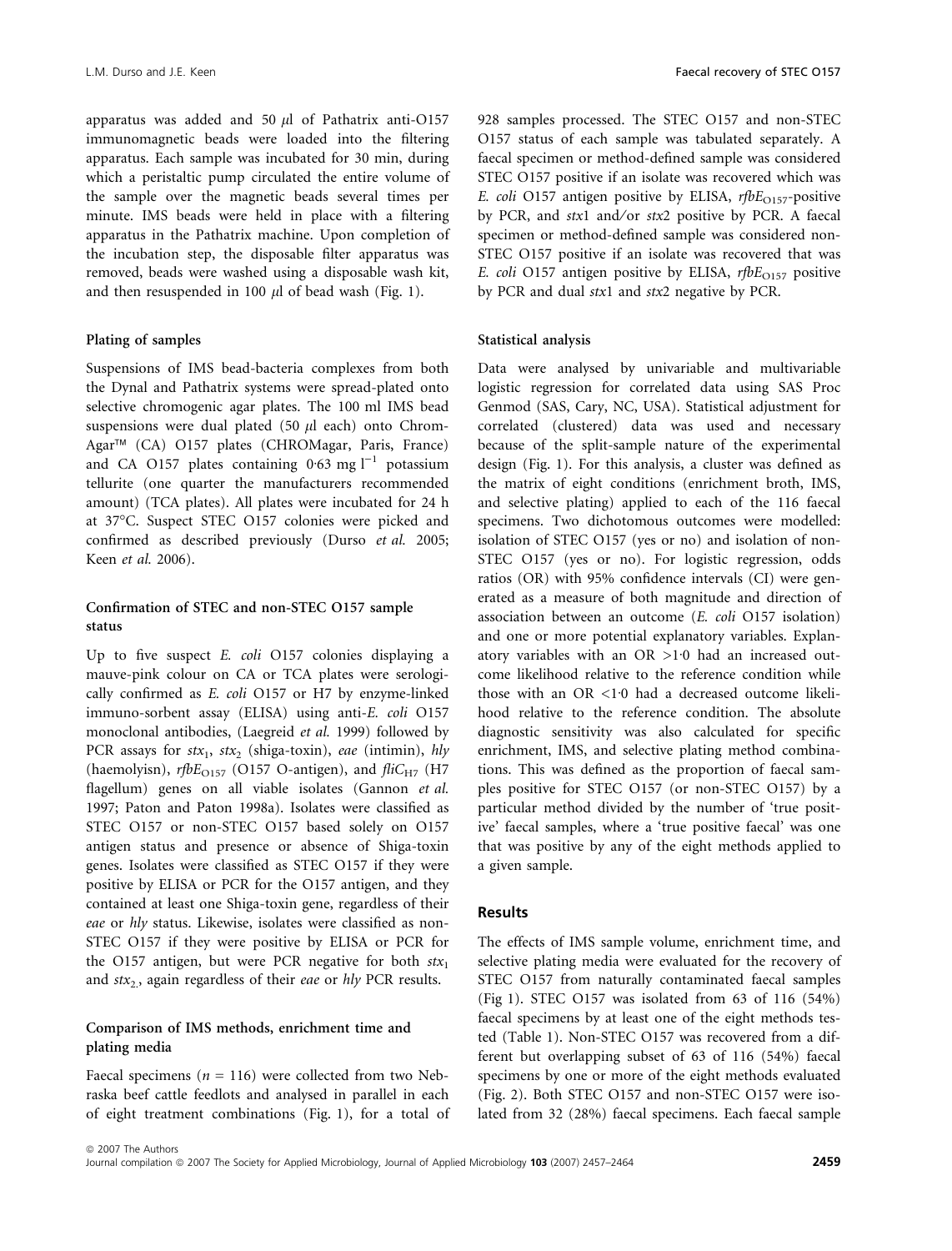| Enrichment<br>time (h) | IMS strategy      | Selective<br>plating | $\sqrt{n}$ | No. STEC<br>0157<br>positive (%) | No. non-STEC<br>0157<br>positive (%) |
|------------------------|-------------------|----------------------|------------|----------------------------------|--------------------------------------|
| 0                      | Dynal             | CA                   | 116        | $12(10-3)$                       | 22(190)                              |
| 0                      | Pathatrix         | CA                   | 116        | 21(18.1)                         | 9(7.8)                               |
| 0                      | Dynal             | <b>TCA</b>           | 116        | 17(14.7)                         | 4(3.4)                               |
| 0                      | Pathatrix         | <b>TCA</b>           | 116        | 24 (20.7)                        | 3(2.6)                               |
| 6                      | Dynal             | CA                   | 116        | 7(6.0)                           | 10(8.6)                              |
| 6                      | Pathatrix         | CA                   | 116        | $20(17-2)$                       | 25(21.6)                             |
| 6                      | Dynal             | <b>TCA</b>           | 116        | 35(30.2)                         | 10(8.6)                              |
| 6                      | Pathatrix         | <b>TCA</b>           | 116        | 49 $(42.2)$                      | 9(7.8)                               |
| $0 + 6$                | Dynal + Pathatrix | $CA + TCA$           | 116        | 63(54.3)                         | 63(54.3)                             |
| 0                      | Dynal + Pathatrix | $CA + TCA$           | 464        | 74 (15.9)                        | 38(8.2)                              |
| 6                      | Dynal + Pathatrix | $CA + TCA$           | 464        | 111 (23.9)                       | 54 $(11.6)$                          |
| $0 + 6$                | Dynal + Pathatrix | СA                   | 464        | 60(12.9)                         | 66 (14-2)                            |
| $0 + 6$                | Dynal + Pathatrix | <b>TCA</b>           | 464        | 125 (26-9)                       | 26(5.6)                              |
| $0 + 6$                | Dynal             | $CA + TCA$           | 464        | 71(15.3)                         | 46(9.9)                              |
| $0 + 6$                | Pathatrix         | $CA + TCA$           | 464        | 114 (24.6)                       | 46(9.9)                              |
| $0 + 6$                | Dynal + Pathatrix | $CA + TCA$           | 928        | 185 (19-9)                       | 92(9.9)                              |

Table 1 Method [enrichment time, immunomagnetic separation (IMS) strategy and selective plating] combination-specific isolation of STEC O157 and non-STEC O157 from bovine faeces originating from naturally infected cattle

|       |  |  | STEC 0157, Shiga-toxigenic Escherichia coli 0157; non-STEC 0157, non-Shiga-toxigenic E. coli |  |
|-------|--|--|----------------------------------------------------------------------------------------------|--|
| 0157. |  |  |                                                                                              |  |



Figure 2 Distribution of STEC 0157 and non-STEC 0157 positive isolates. Column A: Pathatrix, TCA, 6 h; column B: Pathatrix, CA, 6 h; column C: Pathatrix, TCA, 0 h; column D: Pathatrix, CA, 0 h; column E: Dynal, TCA, 6 h; column F: Dynal, CA, 6 h; column G: Dynal, TCA, 0 h; column H: Dynal, CA, 0 h. Grey boxes are samples that were positive for STEC O157 only. Black boxes are samples that were positive for non-STEC O157 only. Hatched boxes are samples that were positive for both STEC and non-STEC O157.

was evaluated by all eight methods, which generated a total of 185 STEC O157 and 92 non-STEC O157 isolates. Method-specific summaries of isolation rates for both STEC O157 and non-STEC O157 are shown in Table 1. The two most sensitive method combinations for detecting STEC O157 were Pathatrix IMS after 6 h enrichment plated onto TCA, which found 49 of 116 (42%) faecal samples positive, followed by the Dynal IMS after 6 h enrichment plated onto TCA, which found 35 of 116 (30%) samples positive. The least sensitive method combination for STEC O157 detection was Dynal IMS with 6 h enrichment on CA plates, with seven of 116 (6%)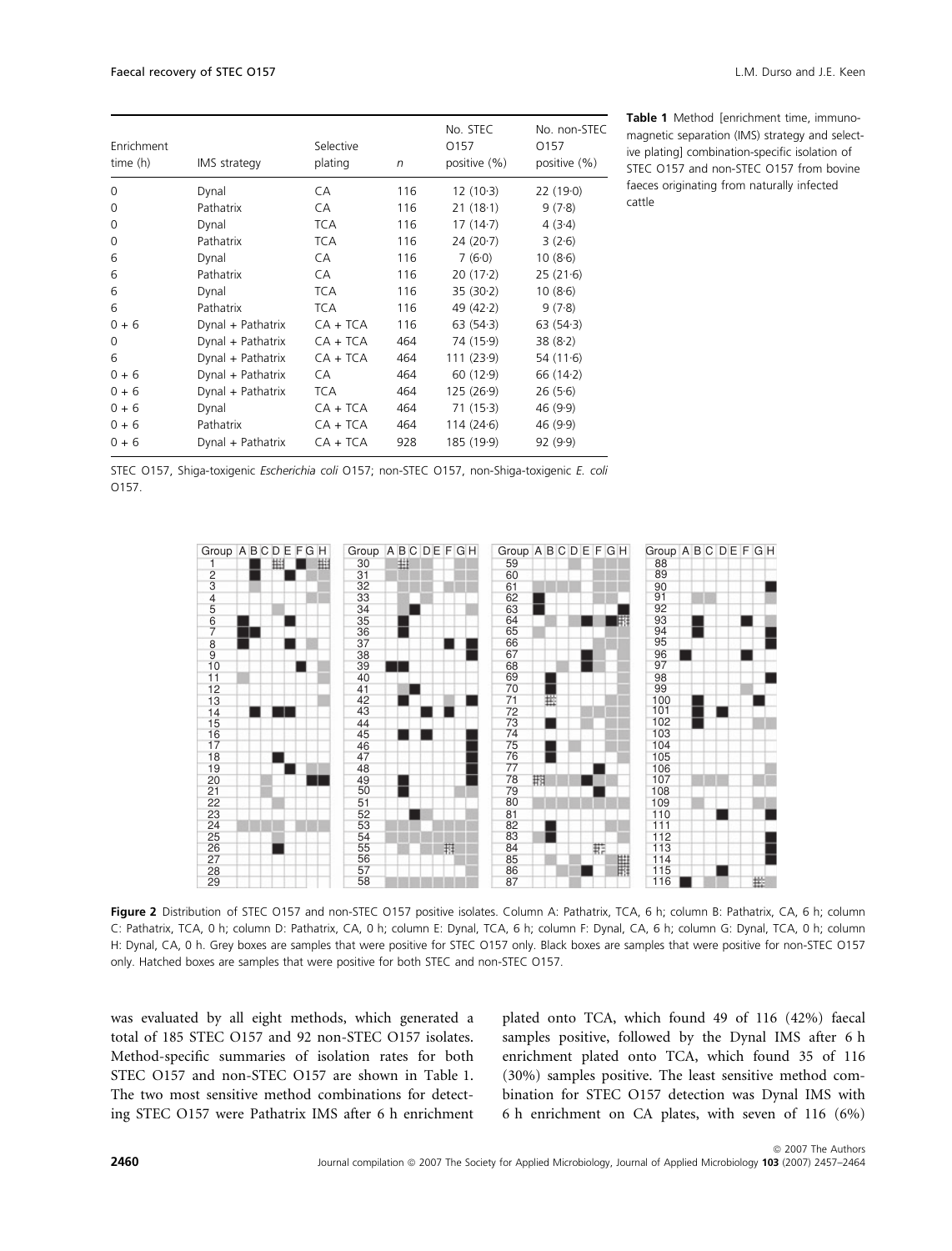samples positive (Table 1). In contrast, for non-STEC O157 detection, Pathatrix IMS with 6 h enrichment plated onto CA was the most sensitive method combination, with 25 (22%) of 116 samples positive. The next most sensitive method was Dynal IMS without (0 h) broth enrichment plated onto CA, with 22 (19%) positive samples (Table 1). Although a small number of positive plates contained suspect mauve colonies exclusively, over 54% of the plates from which STEC O157 was isolated contained fewer than 30 suspect mauve colonies, and most positive plates were composed of a mixture of relatively rare suspects among frequent background colonies. Among the 185 STEC O157 isolates, 39% were PCR positive for both  $stx_1$  and  $stx_2$ , 60% were positive for  $stx_2$ only, and 1% were positive for  $stx_1$  only; 88.3% of the STEC O157 isolates were PCR positive for eae, compared to only 11.9% of the non-STEC O157 isolates. Additionally,  $94.6\%$  and  $82.1\%$  of the STEC O157 isolates were positive for hly and fliC<sub>H7</sub>, respectively, compared to 39% and  $15.3\%$  among the non-STEC O157 isolates.

Univariable and multivariable logistic regression analysis of the isolation data demonstrated significant effects of IMS method, enrichment time, and selective plating on STEC O157 isolation rates (Table 2). For example, in the multivariable model that simultaneously examined enrichment, IMS and plate effects (Table 2, Model IV), 6 h enrichment was better than 0 h (OR =  $1.84$ ,  $1.24 - 2.74$ 95% CI), Pathatrix was more sensitive than Dynal  $(OR = 1.78, 1.34 - 2.37, 95\% \text{ CI})$ , and TCA was better than CA (OR =  $2.00$ ,  $1.41-2.86$  95% CI) (Table 2 and Fig. 3). In contrast, multivariable logistic regression analysis of non-STEC O157 isolation (Table 2, Model VIII) showed only plate having a significant effect, with CA plates

Table 2 Logistic regression analysis of the effects of broth enrichment, immunomagnetic separation strategy and selective plating on the isolation of STEC O157 and non-STEC O157 from bovine faeces originating from naturally-infected cattle



Figure 3 Effect of immunomagnetic separation (IMS) method, enrichment time, and plating media on recovery of Escherichia coli O157 strains from naturally contaminated bovine faecal pats. (a) Per cent of STEC O157-positive samples recovered, expressed as absolute sensitivity. (b) Per cent of non-STEC O157-positive samples recovered, expressed as absolute sensitivity.  $\Box$ , Dynal;  $\Box$ , Pathatrix.

better than TCA plates (OR =  $0.318$  0.56-0.18 95% CI). There were no significant effects of IMS or enrichment time on non-STEC O157 isolation (Table 2 and Fig. 3).

### **Discussion**

Livestock faeces may contain a variety of E. coli O157 strains (Keen et al. 2006), and this study confirmed this observation. We isolated both STEC O157 and non-STEC

| Model<br>outcome | Model<br>no.           | Model type                                                   | Explanatory<br>variable(s)                                                                                                                                             | Odds<br>ratio                                        | OR 95% CI                                                                                                           | P-value                                                              |
|------------------|------------------------|--------------------------------------------------------------|------------------------------------------------------------------------------------------------------------------------------------------------------------------------|------------------------------------------------------|---------------------------------------------------------------------------------------------------------------------|----------------------------------------------------------------------|
| STEC.<br>0157    | Ш<br>Ш<br>IV           | Univariable*<br>Univariable<br>Univariable<br>Multivariable† | Enrich $6 h (vs 0 h)$<br>Pathatrix (vs Dynal)<br>Plate on TCA (vs CA)<br>Enrich $6 h (vs 0 h)$<br>Pathatrix (vs Dynal)                                                 | 1.66<br>1.80<br>2.48<br>1.84<br>1.78                 | $1.21 - 2.27$<br>$1.44 - 2.26$<br>$1.86 - 3.32$<br>$1.24 - 2.74$<br>$1.34 - 2.37$                                   | < 0.0001<br>< 0.0001<br>< 0.0001<br>0.0027<br>< 0.0001               |
| Non-STEC<br>0157 | V<br>VI<br>VII<br>VIII | Univariable<br>Univariable<br>Univariable<br>Multivariable   | Plate on TCA (vs CA)<br>Enrich $6 h (vs 0 h)$<br>Pathatrix (vs Dynal)<br>Plate on TCA (vs CA)<br>Enrich $6 h (vs 0 h)$<br>Pathatrix (vs Dynal)<br>Plate on TCA (vs CA) | 2.00<br>0.44<br>0.46<br>0.36<br>1.53<br>1.01<br>0.32 | $1.41 - 2.83$<br>$0.24 - 0.82$<br>$0.21 - 1.01$<br>$0.21 - 0.61$<br>$0.99 - 2.38$<br>$0.66 - 1.55$<br>$0.18 - 0.56$ | 0.0001<br>0.0100<br>0.0528<br>0.0002<br>0.0579<br>0.9487<br>< 0.0001 |

STEC O157, Shiga-toxigenic Escherichia coli O157; non-STEC O157, non-Shiga-toxigenic E. coli O157.

\*A single explanatory variable is examined for association with the model outcome.

-Multiple explanatory variables are examined simultaneously for their association with the model outcome.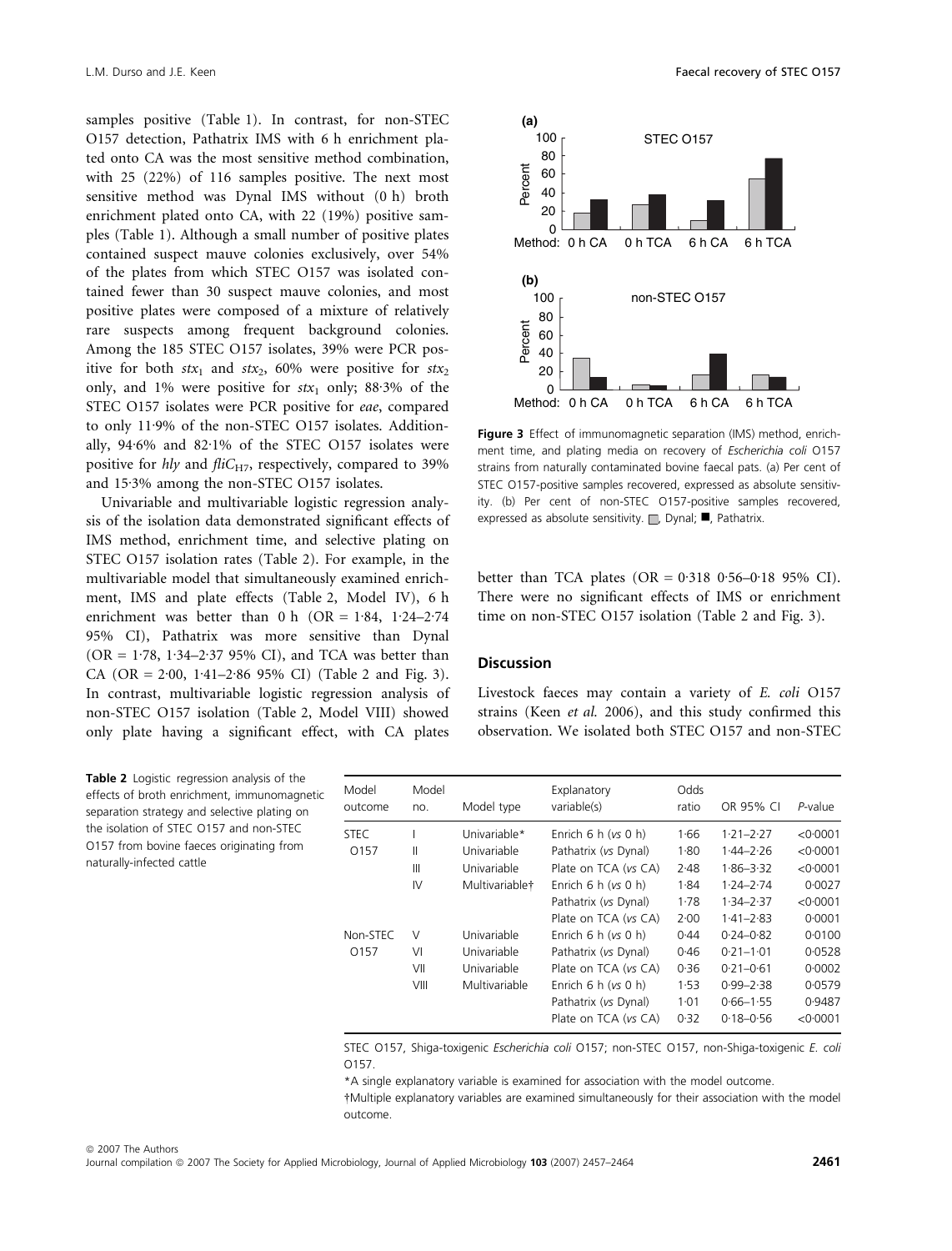O157 from 36 of the 116 cattle faecal samples tested for this investigation. E. coli O157:H7 strains that do not carry either of the Shiga-toxin genes have been identified from both humans (Schmidt et al. 1999) and animals (Heuvelink et al. 1998), and some STEC O157 strains appear to readily lose the Shiga-toxin genes upon in vitro cultivation or in vivo passage (Karch et al. 1992; Murase et al. 1999). Surface water (Shelton et al. 2006), agricultural soils (Durso et al. 2005) and livestock faeces (Keen et al. 2006) can also contain a variety of E. coli O157 strains with different virulence gene profiles, including both STEC and non-STEC O157. In other words, detection of the E. coli O157 antigen or gene is necessary but insufficient for isolate characterization. In this study, for example, 94 of the original 116 faecal samples were positive for E. coli O157, but only 63 of those were positive for STEC O157.

Experiments performed by Ogden et al. (2000) with spiked samples demonstrated that increasing the volume of enrichment broth exposed to IMS beads (from 1 to 10 ml or 50 ml) greatly improves (up to eightfold) E. coli O157 recovery, presumably by increasing the number of target organisms exposed to the magnetic beads. The Pathatrix<sup>™</sup> IMS system is an extreme example of this concept, as it is designed to potentially expose a census of every target organism present in a 250-ml volume of enrichment broth to the magnetic beads. Our 6 h enrichment plated on TCA was only 1.4-fold more sensitive for 250 ml  $(49/63 = 0.78)$  absolute diagnostic sensitivity) vs 1 ml  $(35/63 = 0.56$  absolute diagnostic sensitivity). The average fold-increase in sensitivity for all conditions was only 1.8-fold for 250  $vs$  1 ml. These differences highlight the importance of evaluating primary culture and isolation procedures using naturally contaminated samples. While most field studies looking for STEC O157 include a broth enrichment step prior to IMS, we included a 0 h enrichment (i.e. nonenriched) sample primarily to see if the large volume Pathatrix system might be able to detect E. coli O157 without an enrichment step, thereby decreasing the time required for isolation. Unfortunately, the Pathatrix system on TCA without enrichment was only about 50% as sensitive compared to 6 h enriched samples (Table 1).

Diagnostic sensitivity is only one factor used in choosing the most appropriate method for any particular application. Although the Pathatrix method was 1.4-fold more sensitive than our standard method for STEC O157 detection from naturally contaminated bovine faecal specimens, the daily throughput in our laboratory was fourfold lower, the generation of biohazardous waste was fourfold greater by volume, and the cost per sample for IMS supplies and consumables was 4.7-fold greater (Table 3).

Table 3 Comparison of immunomagnetic separation (IMS) methods

| Measurement                               | Dynal                             | Pathatrix                        |
|-------------------------------------------|-----------------------------------|----------------------------------|
| Cluster-level<br>diagnostic sensitivity*  | 71/464                            | 114/464                          |
| Maximum throughput†                       | 120 samples per day<br>per person | 30 samples per day<br>per person |
| Amount of biohazardous<br>waste generated | 0.5 bag per day                   | 2 bags per day                   |
| Cost per sample<br>for IMS supplies:      | \$1.99                            | \$9.40                           |

\*Number of IMS-method specific STEC O157 positive samples. -In our laboratory, per 8 h working day by one trained person. At time experiment was performed in August 2004.

In addition to IMS methods, we also quantified the effects of a 6 h enrichment and selective plating on the recovery of STEC O157 from our samples. Unlike STEC O157 culture from human faecal samples, which can be accomplished by direct plating of faecal swabs onto a sorbitol MacConkey (SMAC) plate (Paton and Paton 1998b), the low number of target organisms compared to background flora in cattle faeces requires selective enrichment to improve STEC O157 recovery from these samples (Chapman et al. 1997; Heuvelink et al. 1998). Our data show that a 6 h enrichment significantly improved STEC O157 recovery from cattle faecal specimens but only when used in conjunction with selective plating on TCA. Suspect STEC O157 are easy to distinguish from background flora on TCA plates, because they display a mauve-pink morphology, while most of the background flora has blue or white colonies. These colony morphologies remain stable over many days, unlike the transient stability displayed by sorbitol-negative STEC O157 colony morphology on SMAC agar. The 6 h enrichment did not improve the recovery of STEC O157 from CA plates, which tended to be heavily overgrown with background flora. Thus, the pairing of enrichment procedure with a specific plating procedure is key for STEC O157 recovery from bovine faeces.

One difficulty in using naturally contaminated samples compared to laboratory spiked samples is that it is impossible to know which samples represent 'true' positives. We defined a true positive faecal specimen as one that was positive by any of the eight treatments. No single method could account for all positive samples. Samples from only three faecal specimens were positive by all eight of the method combinations tested, 19 were positive by one method only, and 22 were negative across all eight methods (Fig. 2). In addition to method-specific effects such as enrichment time or selective plate used, some of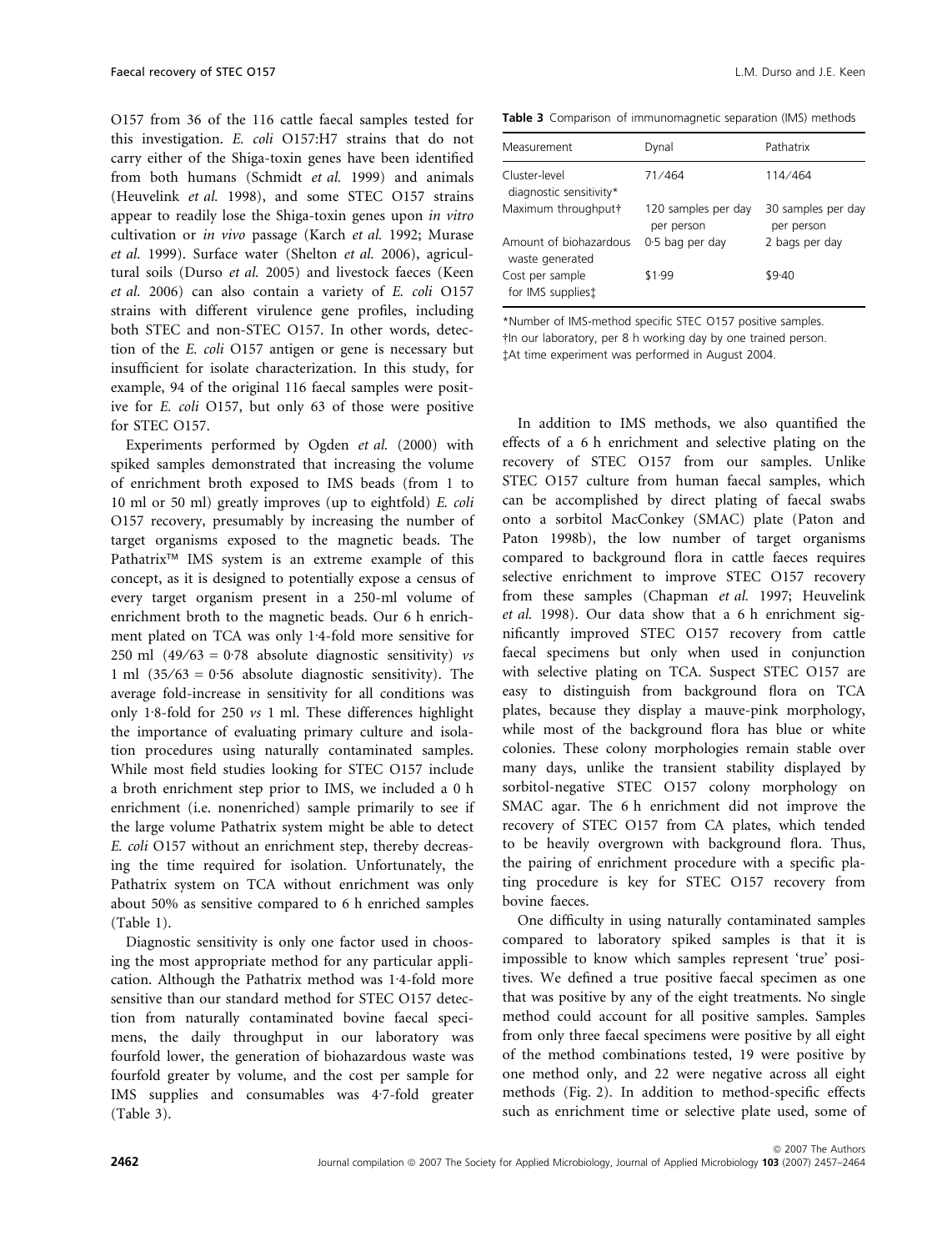these differences across methods may also be attributable to natural variation in E. coli O157 density (i.e. nonuniform bacterial distribution) within a single positive faecal specimen (Pearce et al. 2004; Echeverry et al. 2005).

In conclusion, large volume Pathatrix IMS has definite diagnostic sensitivity advantages over small volume Dynal IMS for STEC O157 detection from naturally contaminated bovine faeces. However, this increased sensitivity is countered by the increased labour and laboratory costs of using this large volume protocol. In addition, our findings suggest that incorporating tellurite into an E. coli O157 detection strategy may select for the subset of E. coli O157 that contain the Shiga-toxin genes.

#### Acknowledgements

This work was supported, in part, by USDA CSREES NRI grant #2002-2239 (awarded to JEK). We thank Sandy Fryda-Bradley and Ron Mlejnek for technical assistance and Joan Rosch for secretarial assistance.

Names are necessary to report factually on available data; however, the USDA neither guarantees nor warrants the standards of the product, and the use of the name by USDA implies no approval of the product to the exclusion of others that may also be suitable.

#### References

- Arthur, T.M., Bosilevac, J.M., Nou, X. and Koohmaraie, M. (2005) Evaluation of culture- and PCR-based detection methods for Escherichia coli O157:H7 in inoculated ground beef. J Food Prot 68, 1566–1574.
- Chapman, P.A., Malo, A.T., Siddons, C.A. and Harkin, M. (1997) Use of commercial enzyme immunoassays and immunomagnetic separation systems for detecting Escherichia coli O157 in bovine fecal samples. Appl Environ Microbiol 63, 2549–2553.
- Durso, L.M., Reynolds, K., Bauer, N., Jr and Keen, J.E. (2005) Shiga-toxigenic Escherichia coli O157:H7 infections among livestock exhibitors and visitors at a Texas county fair. Vector Borne Zoonotic Dis 5, 193–201.
- Echeverry, A., Loneragan, G.H., Wagner, B.A. and Brashears, M.M. (2005) Effect of intensity of fecal pat sampling on estimates of Escherichia coli O157 prevalence. Am J Vet Res 66, 2023–2027.
- Fegan, N., Higgs, G., Vanderlinde, P. and Desmarchelier, P. (2004) Enumeration of Escherichia coli O157 in cattle faeces using most probable number technique and automated Immunomagnetic separation. Lett Appl Microbiol 38, 56–59.
- Gannon, V.P., D'Souza, S., Graham, T., King, R.K., Rahn, K. and Read, S. (1997) Use of the flagellar H7 gene as a target in multiplex PCR assays and improved specificity in

identification of enterohemorrhagic Escherichia coli strains. J Clin Microbiol 35, 656–662.

- Hepburn, N.F., MacRae, M., Johnston, M., Mooney, J. and Ogden, I.D. (2002) Optimizing enrichment conditions for the isolation of Escherichia coli O157 in soils by immunomagnetic separation. Lett Appl Microbiol 34, 365–369.
- Heuvelink, A.E., van den Biggelaar, F.L.A.M., de Boer, E., Herbes, R.G., Melchers, W.J.G., Huis In 't Veld, J.H.J. and Monnens, L.A.H. (1998) Isolation and characterization of verocytotoxin-producing Escherichia coli O157 strains from Dutch cattle and sheep. J Clin Microbiol 36, 878–882.
- Karch, H., Meyer, T., Rüssmann, H. and Heesemann, J. (1992) Frequent loss of shiga-like toxin genes in clinical isolates of Escherichia coli upon subcultivation. Infect Immun 60, 3464–3467.
- Keen, J.E., Wittum, T.E., Dunn, J.R., Bono, J.L. and Durso, L.M. (2006) Shiga-toxigenic Escherichia coli O157 in agricultural fair livestock, United States. Emerg Infect Dis 12, 780–786.
- Laegreid, W.W., Elder, R.O. and Keen, J.E. (1999) Prevalence of Escherichia coli O157:H7 in range beef calves at weaning. Epidemiol Infect 123, 291–298.
- LeJeune, J.T., Hancock, D.D. and Besser, T.E. (2006) Sensitivity of Escherichia coli O157 detection in bovine feces assessed by broth enrichment followed by immunomagnetic separation and direct plating methodologies. J Clin Microbiol 44, 872–875.
- Murase, T., Yamai, S. and Watanabe, H. (1999) Changes in pulsed-field gel electrophoresis patterns in clinical isolates of enterohemorrhagic Escherichia coli O157:H7 associated with loss of Shiga toxin genes. Curr Microbiol 38, 48–50.
- Ogden, I D., MacRae, M., Hepburn, N.F. and Strachan, N.J.C. (2000) Improved isolation of Escherichia coli O157 using large enrichment volumes for immunomagnetic separation. Lett Appl Microbiol 31, 338–341.
- Paton, A.W. and Paton, J.C. (1998a) Detection and characterization of Shiga toxigenic Escherichia coli by using multiplex PCR assays for  $stx_1$ ,  $stx_2$ , eaeA, enterohemorrhagic E. coli hlyA, rfb $_{O111}$  and rfb $_{O157}$ . J Clin Microbiol 36, 598– 602.
- Paton, J.C. and Paton, A.W. (1998b) Pathogenesis and diagnosis of Shiga toxin-producing Escherichia coli infections. Clin Microbiol Rev 11, 450–479.
- Pearce, M.C., Fenlon, D., Low, J.C., Smith, A.W., Knight, H. I., Evans, J., Foster, G., Synge, B.A. et al. (2004) Distribution of Escherichia coli O157 in bovine fecal pats and its impact on estimates of the prevalence of fecal shedding. Appl Environ Microbiol 70, 5737–5743.
- Reinders, R D., Barna, A., Lipman, L.J.A. and Bijker, P.G.H. (2002) Comparison of the sensitivity of manual and automated immunomagnetic separation methods for detection of Shiga toxin-producing Escherichia coli O157:H7 in milk. J Appl Microbiol 92, 1015–1020.

Journal compilation @ 2007 The Society for Applied Microbiology, Journal of Applied Microbiology 103 (2007) 2457-2464 2463